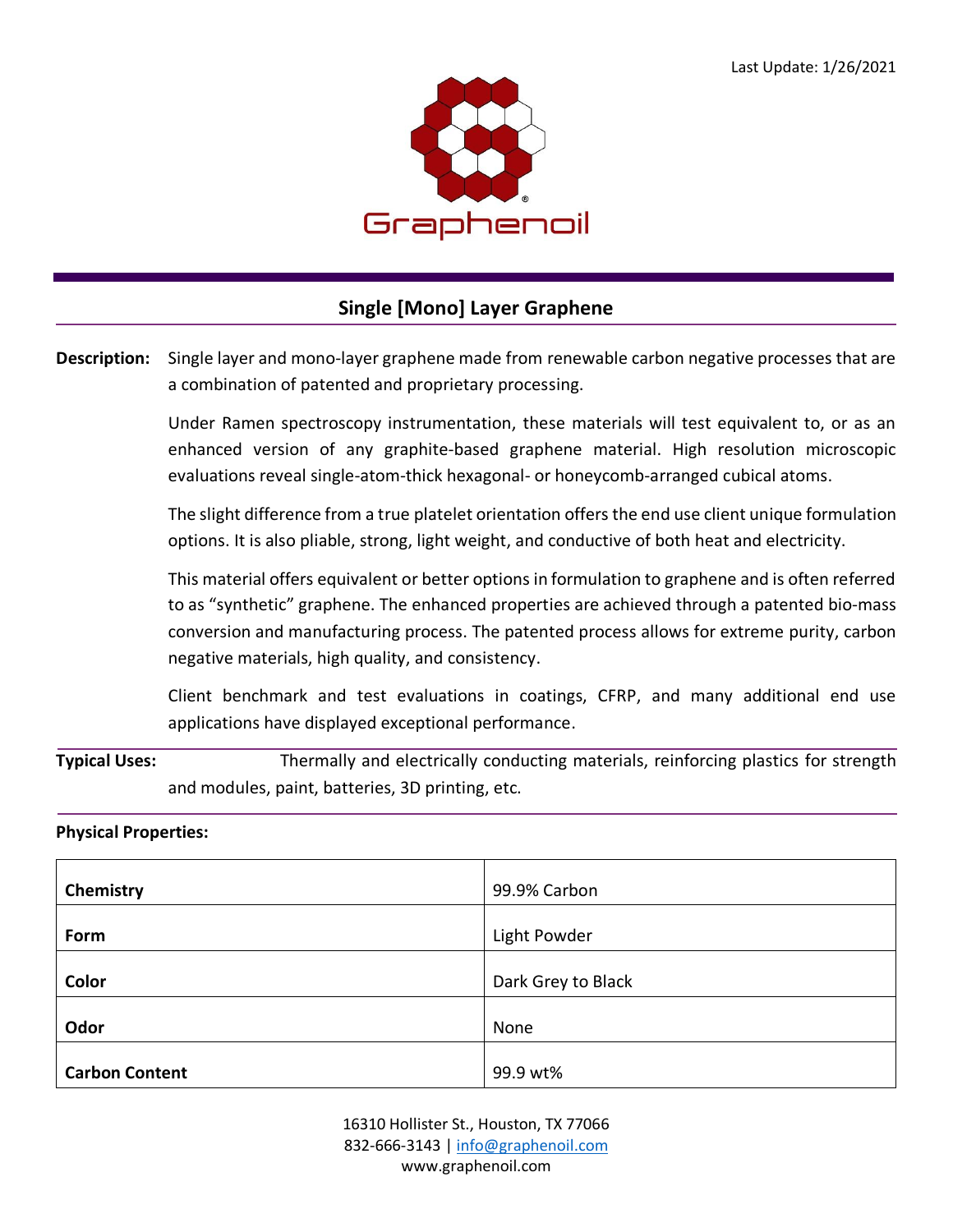Last Update: 1/26/2021

| <b>Moisture Content</b>             | <0.75 wt%                              |
|-------------------------------------|----------------------------------------|
| <b>Oxygen Content</b>               | $<$ 2 wt $%$                           |
| <b>Ash Content</b>                  | <1.2 wt%                               |
| <b>Sheet Resistivity</b>            | <30 ohm/square (4-pt probe, 50µm film) |
| Capacitance                         | 200 Farads/g                           |
| <b>Thermal Conductivity</b>         | 2200 W/m/K                             |
| <b>Particle Size</b>                | $11 \mu m$                             |
| <b>Optimum Particle Layer Count</b> | 1 to 20                                |
| <b>Vol % Optimum Layer Count</b>    | >65%                                   |
| <b>Average Particle Thickness</b>   | <2.8 nm (DLS/PSA)                      |
| <b>Average Particle Layer Count</b> | $<$ 16                                 |
| <b>Dry Powder Density</b>           | 400 kg/m <sup>3</sup>                  |
| <b>True Density</b>                 | 2.2 $g/cm^3$                           |
| <b>Specific Surface Area</b>        | 700 m <sup>2</sup> /g                  |

**Notes:** The data contained herein are furnished for information only and are believed to be reliable. We cannot assume responsibility for the results obtained by others over whose methods we have no control. It is the user's responsibility to determine suitability for the user's purpose of any production methods mentioned herein and to adopt such precautions as may be advisable for the protection of property and of persons against any hazards that may be involved in the handling and use thereof.

> In light of the foregoing, Graphenoil specifically disclaims all warranties expressed or implied, including warranties of merchantability or fitness for a particular purpose, arising from sale or use of Graphenoil products. Graphenoil specifically disclaims any liability for consequential or incidental damages of any kind, including lost profits.